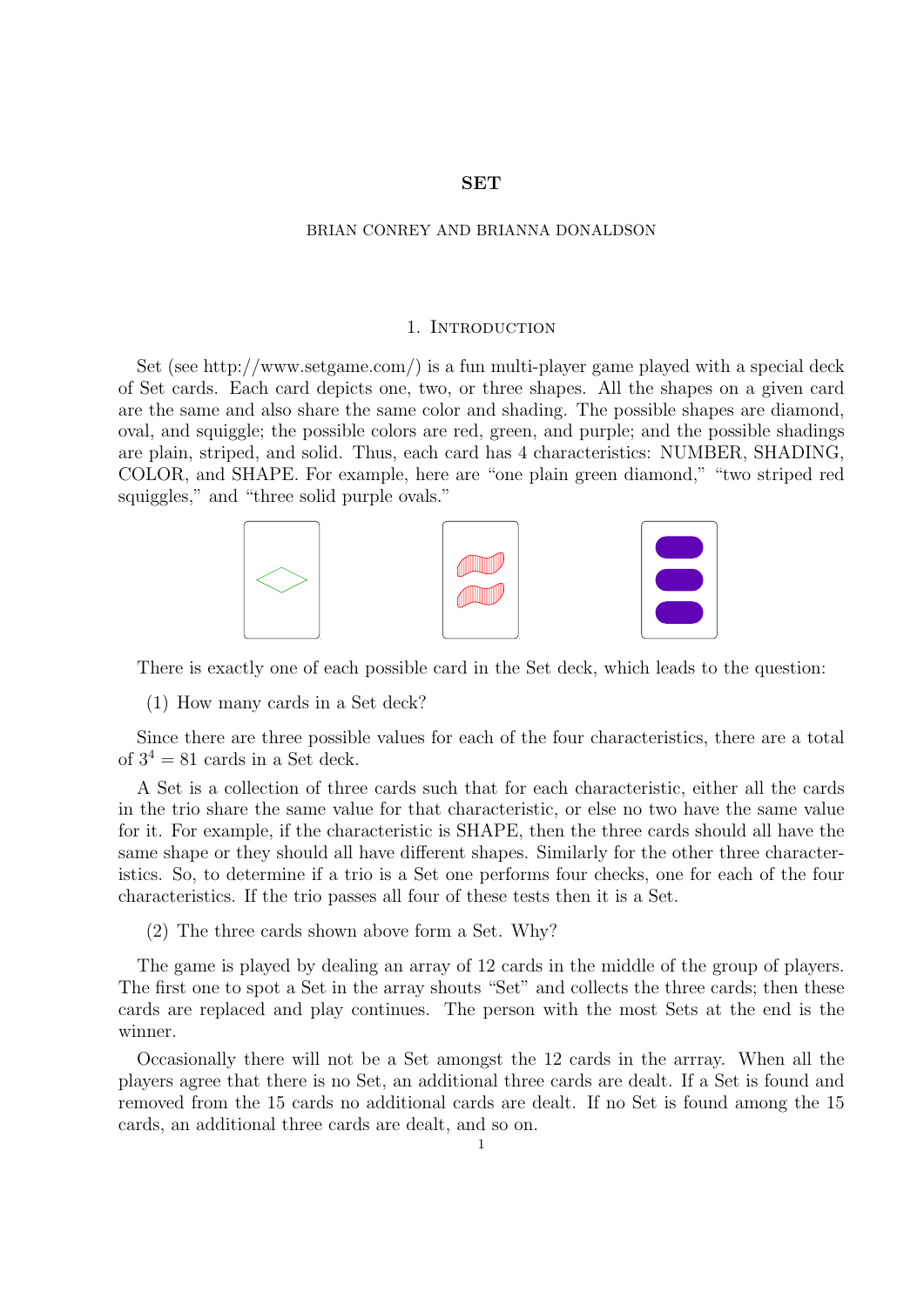In practice, one rarely deals as many as 18 cards. We've never witnessed the necessity of dealing 21 cards (which is theoretically possible - see the last section of these notes).

It takes a little practice to identify Sets. So initial games may move slowly. However, with a group of 4 experienced players, the game moves at lightning speed. In order to compete in such a group, one has to learn to spot Sets without seemingly having to perform the four checks described above.

The game usually ends with 6 or 9 cards left in the middle which contain no Set. Very occasionally all the cards are used. We don't know the probability that a game of Set will end with all of the cards being used.

Novice players often misidentify Sets. The best way to overcome this seems to come from the following principle:

(3) Show that for every two cards there is a unique third card that will make a Set.

It is not hard to see that this must be true. Take the characteristic NUMBER. If the first two cards have the same number, then the third card must have that same number. If the first two cards have different numbers, then the third card must have a number different from the first two and there is only one possibility for that. Similarly for the other three characteristics.

For example, given the two cards "three striped red ovals" and "one plain green oval," the unique third card that will form a Set with these two is "two solid purple ovals."

(4) If you draw three cards at random, what is the probability that they form a Set?

Since any two cards uniquely determine a Set, if you draw two cards, then exactly one of the remaining 79 cards will join with the first two cards to make a Set. The probability of drawing it is 1/79.

(5) How many different Sets are there?

There are 81 choices for the first card, 80 choices for the second card, and one choice for the third card. Since the order of cards in a Set don't matter, we should divide by  $3! = 6$ . Thus there are  $81 \cdot 80/6 = 1080$  different Sets.

(6) After playing a few rounds of Set, you'll notice that there are different kinds of Sets. What are they? Which kinds do you think are most and least common? Which seem to be the trickiest to spot?

There are actually four different kinds of Sets. They can be classified according to how many characteristics the cards share: zero, one, two, or three. The three-alike Sets are easiest to spot. An example of a three-alike Set is "one plain red squiggle," " two plain red squiggles," and "three plain red squiggles." The none-alike or all-different Sets are the most challenging to find. An example of an all-different Set is "one plain red oval," "two striped green squiggles," "three solid purple diamonds."

(7) Calculate the percentage of three-alike Sets, two-alike Sets, one-alike Sets, and alldifferent Sets.

If your calculation is correct you should have found that out of the 1080 total possible Sets the number of three-alike Sets is 108, or 10%, the number of two-alike Sets is 324, or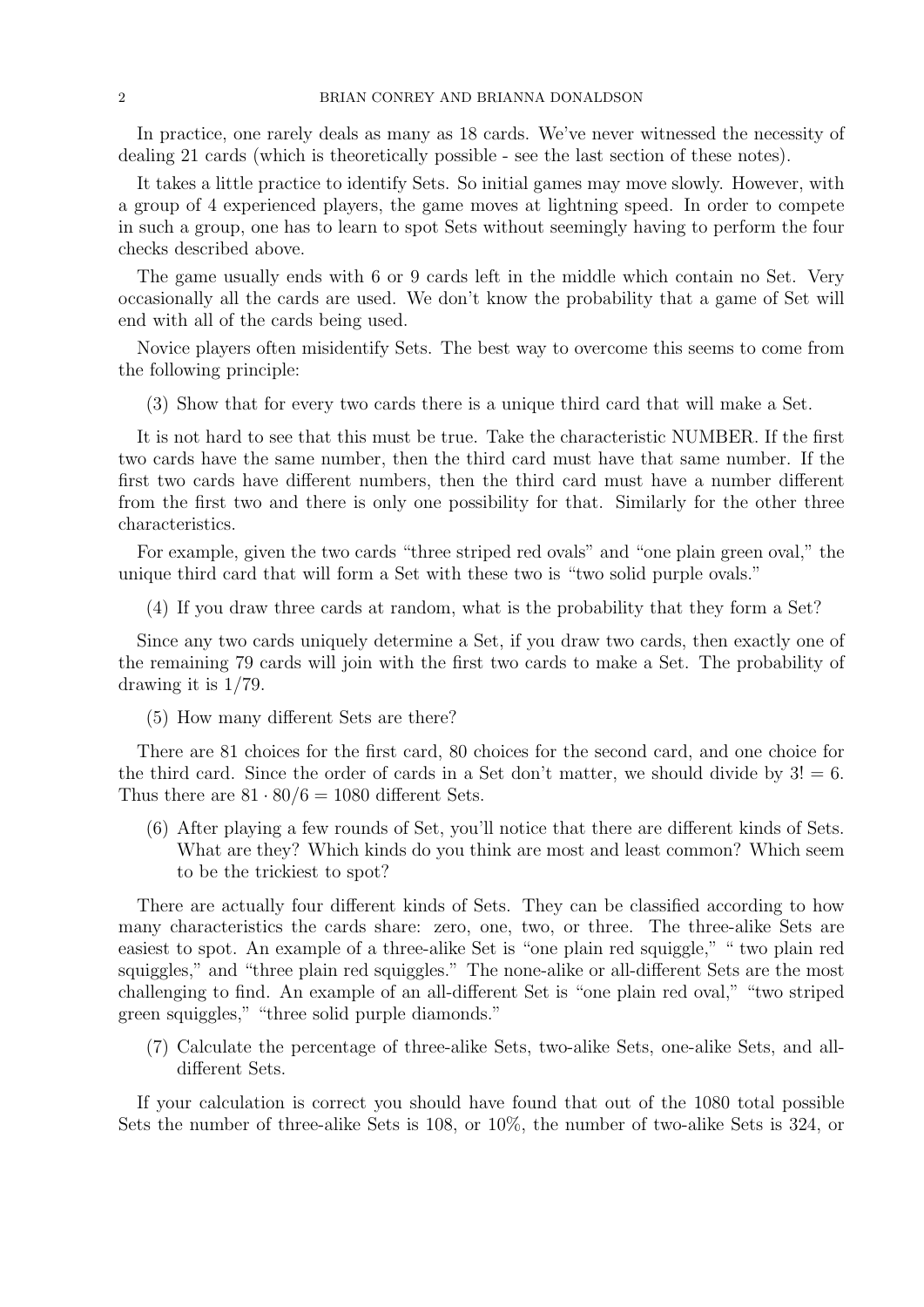30%, the number of one-alike Sets is 432, or 40%, and the number of all-different Sets is 216 or 20%.

There are many more combinatorial or "counting" questions one can ask about Set (as well as many questions about the game's psychology!). For now, though, we want to turn to some other fascinating mathematical facets of the game.

# 2. Coordinatization

We can represent Set cards by 4-tuples of numbers, where each coordinate in the 4 tuple represents one of the characteristics. Let's arbitrarily put the coordinates in the order "number," ""shading," "color," and "shape." We'll assign values as follows:

| Coordinate   Number   Shading   Color |    |         |        | Shape    |
|---------------------------------------|----|---------|--------|----------|
|                                       |    | plain   | red    | diamond  |
|                                       | ٠, | striped | green  | oval     |
|                                       |    | solid   | purple | squiggle |

So, for example, the card "2, striped, green, diamonds" becomes the point (2,2,2,1) in our coordinate system.

The cards on the previous page are "one, plain, green, diamond" which has coordinates  $(1, 1, 2, 1)$ ; "two, striped, red, squiggles" which is  $(2, 2, 1, 3)$ ; and "three, solid, purple, ovals" which is  $(3, 3, 3, 2)$ . Just for fun, let's add these up coordinate-by-coordinate:

$$
(1, 1, 2, 1) + (2, 2, 1, 3) + (3, 3, 3, 2) = (6, 6, 6, 6).
$$

(8) Try adding the coordinates of some other Sets and some non-Sets. What do you notice?

Let's describe this addition process a little more formally. To add or subtract in our system, we proceed coordinate by coordinate. For instance,  $(1,2,1,1)+(2,1,2,2)=(1+2,2+1,1+2,1+2)$  $=(3,3,3,3)$ . Notice, however, that if the values of the coordinates in the 4-tuples are large enough, we end up with values that we can't interpret within our system, such as  $(2,1,3,1)$  $+(2,3,3,1)=(2+2,1+3,3+3,1+1)=(4,4,6,2).$  It would be nice to keep our system closed, so that if we add or subtract any number of 4-tuples we still only get coordinate values that we can interpret and link to cards if we want to.

An easy way to make this work is to interpret each coordinate value modulo (or "mod") 3. In mod 3 arithmetic, numbers that are multiples of 3 (e.g., -3, 0, 3, 6, ...) become 0s, numbers that differ from 1 by a multiple of 3 (e.g., -2, 1, 4, 7, ...) become 1s, and numbers that differ from 2 by a multiple of 3 (e.g.,  $-1$ , 2, 5, 8, ...) become 2s. Here is an addition table mod 3:

|  | $\begin{array}{r rrrrrrrr} + & -3 & -2 & -1 & 0 & 1 & 2 & 3 \\ \hline -3 & 0 & 1 & 2 & 0 & 1 & 2 & 0 \\ -2 & 1 & 2 & 0 & 1 & 2 & 0 & 1 \\ -1 & 2 & 0 & 1 & 2 & 0 & 1 & 2 \\ 0 & 0 & 1 & 2 & 0 & 1 & 2 & 0 \\ 1 & 1 & 2 & 0 & 1 & 2 & 0 & 1 \\ 2 & 2 & 0 & 1 & 2 & 0 & 1 & 2 \\ 3 & 0 & 1 & 2 & 0 & 1 & 2 & 0 \\ \end{array}$ |  |  |  |
|--|------------------------------------------------------------------------------------------------------------------------------------------------------------------------------------------------------------------------------------------------------------------------------------------------------------------------------|--|--|--|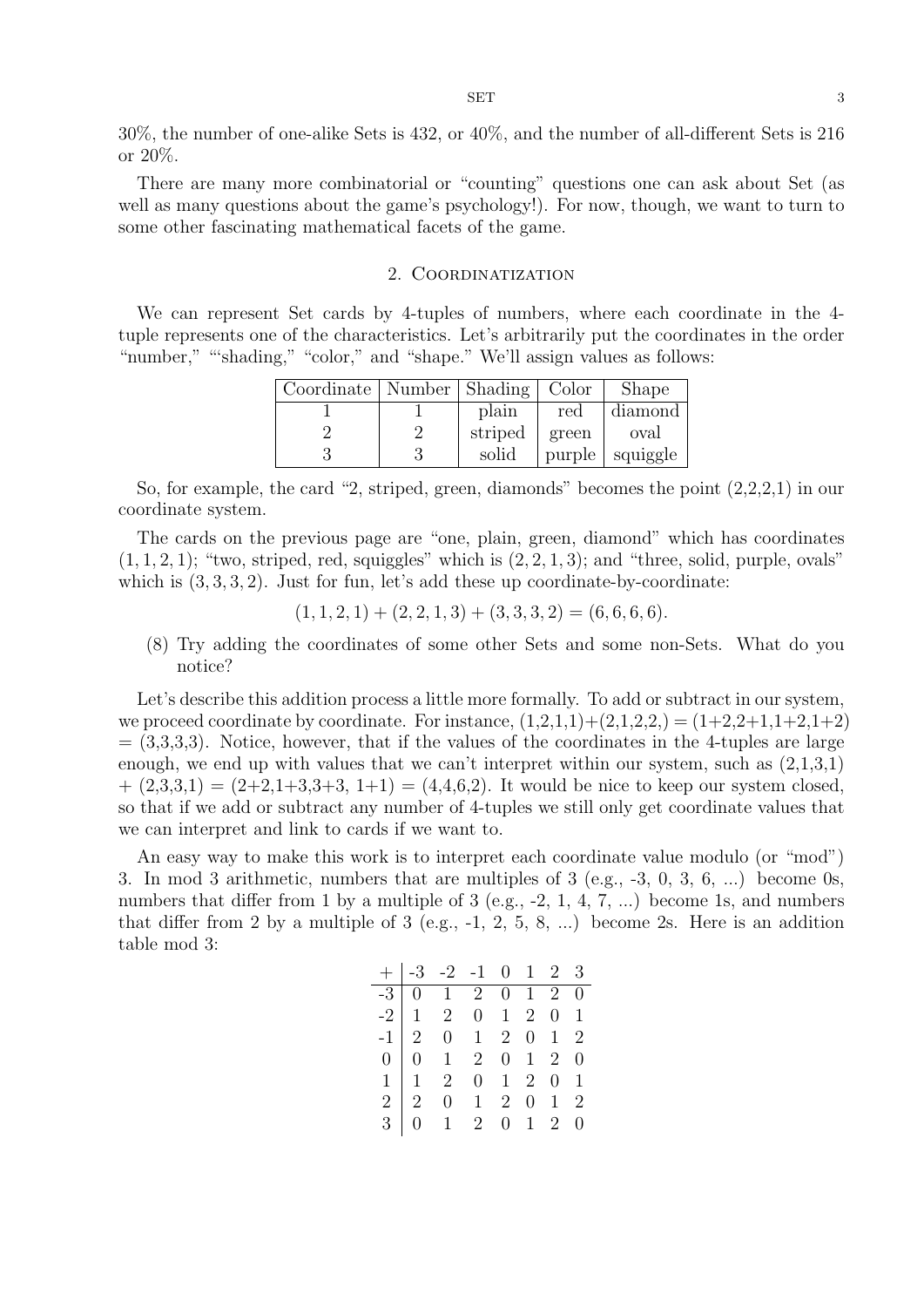Our coordinate system is closed under addition mod 3. Addition mod 3 is also commutative and associative.

(9) Now try adding up mod 3 the coordinates of the three cards in a Set. What do you get? Is the answer always the same? Why?

You should find that the sum of the cards in a Set is always  $(0,0,0,0)$ . Take any characteristic of your Set. Since the three cards either all have the same value or all have different values of that characteristic, the sum of their coordinates for that characteristic is either  $0+0+0$ ,  $1+1+1$ ,  $2+2+2$ , or  $0+1+2$ . All of these add up to 0 mod 3. This holds true for all four characteristics, so the sum of the three cards is (0,0,0,0). Also, if three cards do not form a Set, then for at least one characteristic, the values of the coordinates are not all the same or all different, i.e. two of the cards have the same value for that characteristic and the other card has a different value. This means that the sum of the coordinates for that characteristic is  $0+0+1$ ,  $0+0+2$ ,  $1+1+0$ ,  $1+1+2$ ,  $2+2+0$ , or  $2+2+1$ . None of these sums to 0 mod 3.

In summary, we have found that three cards form a Set if and only if their sum mod 3 is  $(0,0,0,0)$ . It can also be useful to rephrase this algebraically: Three cards A, B, and C form a Set if and only if A+B+C=0 mod 3.

# 3. THE GEOMETRY OF SET

In the geometry of Set, each Set card is identified with a point in a 4-dimensional space. Think of each characteristic – number, shading, color, shape – as representing one dimension. This is a natural extension of our coordinate system.

One easy way to visualize this space is to sort your cards as follows: First, divide up the cards by color. You'll have a red pile, a purple pile, and a green pile, each of which will have 27 cards. Put the red pile on the left, the purple pile in the middle, and the green pile on the right. Now divide up each pile of 27 by shading, so that you have 9 plain cards, 9 striped cards, and 9 solid cards together from each color. Put the plain cards above the others, then the striped cards in the middle, and finally the solids. Now arrange each group of 9 cards into 3 rows and 3 columns so that their number characteristics increase going from left to right across each row, and so that the shape characteristics go from diamond to oval to squiggle down each column. You should end up with the picture of the 4-dimensional Set universe on the last page of this handout.

We have already said that each Set card is a point in this space. We have also shown that any two cards uniquely determine a third card that forms a Set. From these pieces of information, you can see that Sets correspond to lines in Set geometry, and that two cards (points) determine a Set (line).

Let's explore the geometry of Set a bit further:

(10) Pick out any three cards that don't form a Set. Place them so that they form a "corner." Now fill in all the Sets using a logical placement of the new cards. What's the most cards you can collect by repeating this process?

The answer you should come up with is 9 cards. This collection of cards, determined by the selection of 3 cards that do not form a Set – i.e., three non-collinear points – is a plane.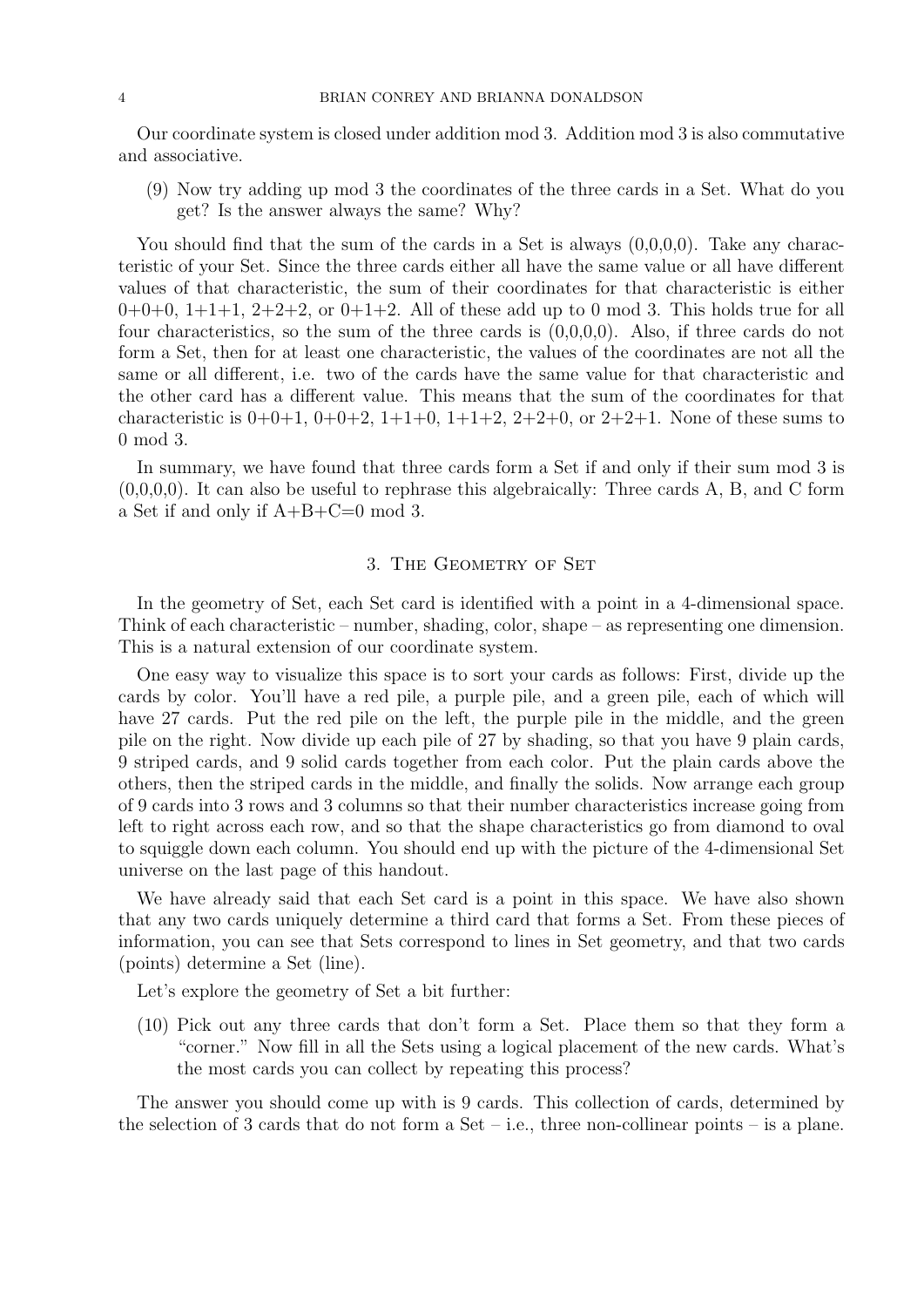#### $SET$  5

(11) How do we know that the procedure above works and that we don't end up with "odd cards out"?

The easiest way to see this is to look at it algebraically. Recall that the sum of the three cards in a Set is  $(0,0,0,0)$  modulo 3. We also phrased this as "Three cards A, B, and C form a Set if and only if A+B+C=0 mod 3." Say that you started with the cards **A**, **B**, and **D** and have used the procedure above to get:

$$
\begin{array}{cc}\nA & B & C \\
D & E & F \\
G & H & I\n\end{array}
$$

Note that since  $A+B+C=0$  and  $A+D+G=0$ ,  $C=A-B=2A+2B \mod 3$ , and  $G=-A-D=2A+2D$ mod 3. Working from there, you should be able to write an equation for each of the other cards (E, F, H, and I) in terms of A, B, and D. This demonstrates that you only need three cards to determine this collection of 9 and that all 9 of the cards you end up with "belong" in this plane.

(12) How many Sets are there in a plane?

The easiest way to see this is to draw all the lines connecting the Sets in a plane, for example one of the 3 x 3 arrays displayed in the Set universe figure. Connect the cards in each row, each column, each diagonal, and then you've found all the Sets, right? Actually, if you look closely, you'll notice that there are a few Sets that form what we'll call "wraparound" lines. In this geometry, to make a straight line, or Set, start at a point (card) and head in a direction. If the direction seems to take you out of the space, you wrap around and re-enter from the other side.

Counting the wrap-around lines as well as the rows, columns, and diagonals, you'll find that there are 12 Sets in a plane. You can see combinatorially that this is the maximum number of Sets you can have with 9 cards. If every pair of cards in the collection of 9 points to a third card that is also in the collection, then there are 9 ways to choose the first card, 8 ways to choose the second, and 1 to choose the third (since each third card in a Set is uniquely determined by the first two), so  $9 \cdot 8 \cdot 1 = 72$ , and then we have to divide by  $3! = 6$ since the order of the cards doesn't matter, so  $72/6=12$ .

(13) Take a plane and add one card. Complete all the Sets. How many cards do you come up with in your new collection? What does this collection correspond to geometrically?

You should end up with 27 cards, which is a 3-space or hyperplane in this geometry. Some easy 3-spaces to visualize are all the red cards, all the ones, all the ovals, all the solids, etc.

(14) We've seen that 2 cards (points) uniquely determine a line, 3 non-collinear points uniquely determine a plane, and 4 non-coplanar points uniquely determine a 3-space. How many cards are needed to determine the entire Set universe?

Only five cards are needed to determine the Set universe. (They can't all be in the same hyperplane.) Try it!

Let's use the term *closed* to describe a collection that has the property that whenever two points are in it, so is the third point which is on the line determined by those two. We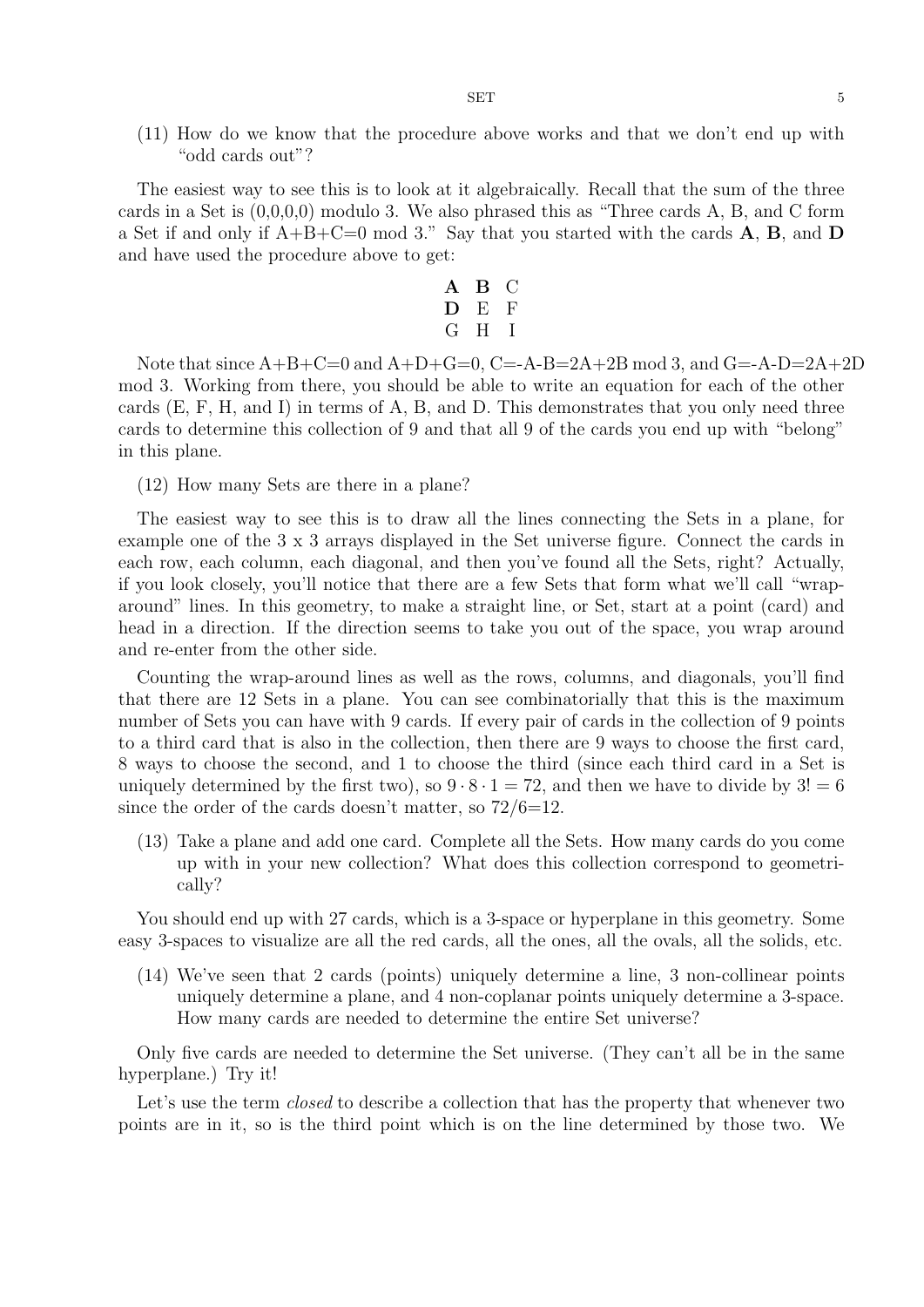can think of lines as 1-dimensional, planes as 2-dimensional, and 3-spaces (hyperplanes) as 3-dimensional; these are the closed subsets of the 4-dimensional Set universe. Individual points can be thought of as zero-dimensional.

Here are some questions investigating the relationships between these closed subsets:

- (15) How many lines pass through a given point in the Set universe?
- (16) How many planes pass through a given point?
- (17) How many planes pass through a given line?
- (18) How many different lines are there parallel to a given line?
- (19) Show that given any 4 coplanar points, no three on a line, we can pair them up so that they determine two parallel lines, and we can also pair them up so that they form two intersecting lines.

One interesting consequence of being in a 4-dimensional universe is that there are skew planes!These are planes that are not parallel, yet they don't intersect.

- (20) Give an example, using Set cards, of two planes that are parallel, two planes that intersect in a line, two planes that intersect in a point, and two planes that are skew.
- (21) What are the possibilities for the intersection of a plane and a hyperplane? a line and a hyperplane? two hyperplanes?